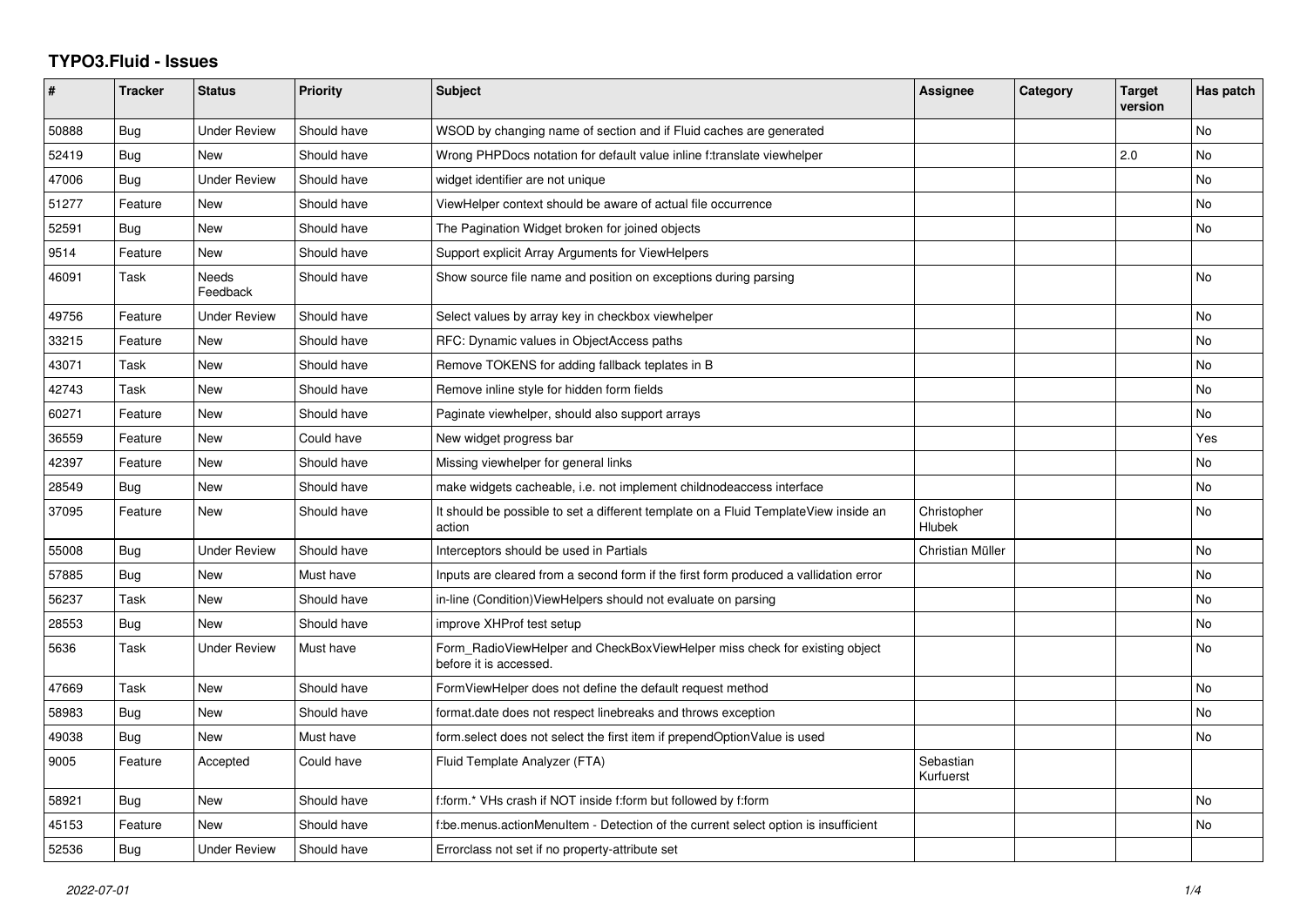| #     | <b>Tracker</b> | <b>Status</b>       | <b>Priority</b> | <b>Subject</b>                                                                                              | <b>Assignee</b>        | Category | <b>Target</b><br>version | Has patch |
|-------|----------------|---------------------|-----------------|-------------------------------------------------------------------------------------------------------------|------------------------|----------|--------------------------|-----------|
| 13045 | Bug            | New                 | Should have     | Entity decode of strings are different between if-conditions and output of variable                         |                        |          |                          |           |
| 45345 | Feature        | Needs<br>Feedback   | Should have     | Easy to use comments for fluid that won't show in output                                                    |                        |          |                          |           |
| 52640 | Feature        | <b>Under Review</b> | Should have     | Create an UnlessViewHelper as opposite to the IfViewHelper                                                  | Marc Neuhaus           |          |                          | No        |
| 38130 | Feature        | New                 | Should have     | Checkboxes and multiple select fields should have an assignable default value                               |                        |          |                          | No        |
| 3291  | Feature        | Needs<br>Feedback   | Should have     | Cacheable viewhelpers                                                                                       |                        |          |                          | No        |
| 46545 | Feature        | New                 | Should have     | Better support for arrays in options of SelectViewHelper                                                    |                        |          |                          | No        |
| 48355 | Feature        | <b>New</b>          | Could have      | Assign output of viewhelper to template variable for further processing.                                    |                        |          |                          |           |
| 40081 | Feature        | New                 | Should have     | Allow assigned variables as keys in arrays                                                                  |                        |          |                          | No        |
| 28552 | <b>Bug</b>     | New                 | Should have     | (v5) write ViewHelper test for compiled run; adjust functional test to do two passes<br>(uncached & cached) |                        |          |                          | No        |
| 28550 | Bug            | <b>New</b>          | Should have     | (v4) make widgets cacheable, i.e. not implement childnodeaccess interface                                   |                        |          |                          | No        |
| 28554 | Bug            | <b>New</b>          | Should have     | (v4) implement feature flag to disable caching                                                              |                        |          |                          | <b>No</b> |
| 28551 | Bug            | Accepted            | Should have     | (v4) backport VHTest                                                                                        | Sebastian<br>Kurfuerst |          |                          | No        |
| 33551 | Bug            | <b>New</b>          | Must have       | View helper values break out of a partial scope                                                             | Sebastian<br>Kurfuerst | Core     |                          | No        |
| 3481  | Bug            | <b>New</b>          | Should have     | Use ViewHelperVariableContainer in PostParseFacet                                                           |                        | Core     |                          | No        |
| 39990 | Bug            | <b>New</b>          | Should have     | Same form twice in one template: hidden fields for empty values are only rendered<br>once                   |                        | Core     |                          | No        |
| 30555 | Feature        | New                 | Could have      | Make TagBuilder more extensible                                                                             |                        | Core     |                          | <b>No</b> |
| 27607 | Bug            | New                 | Must have       | Make Fluid comparisons work when first element is STRING, second is NULL.                                   |                        | Core     |                          | No        |
| 33394 | Feature        | Needs<br>Feedback   | Should have     | Logical expression parser for BooleanNode                                                                   | <b>Tobias Liebig</b>   | Core     |                          | No        |
| 4704  | Feature        | New                 | Should have     | Improve parsing exception messages                                                                          |                        | Core     |                          |           |
| 32035 | Task           | New                 | Should have     | Improve fluid error messages                                                                                |                        | Core     |                          | Yes       |
| 10472 | Feature        | New                 | Could have      | Fluid Standalone distribution                                                                               |                        | Core     |                          | No        |
| 62346 | Feature        | New                 | Could have      | f:comment should have high precende                                                                         |                        | Core     | 3.x                      | No        |
| 1907  | Feature        | New                 | Could have      | Default values for view helpers based on context                                                            |                        | Core     |                          |           |
| 7608  | Feature        | New                 | Could have      | Configurable shorthand/object accessor delimiters                                                           |                        | Core     |                          | Yes       |
| 12863 | Bug            | New                 | Should have     | Attributes of a viewhelper can't contain a '-'                                                              | Sebastian<br>Kurfuerst | Core     |                          | No        |
| 46257 | Feature        | <b>Under Review</b> | Should have     | Add escape sequence support for Fluid                                                                       |                        | Core     |                          | No        |
| 51239 | <b>Bug</b>     | <b>Under Review</b> | Must have       | AbstractViewHelper use incorrect method signature for "\$this->systemLogger->log()"                         | Adrian Föder           | Core     |                          | Yes       |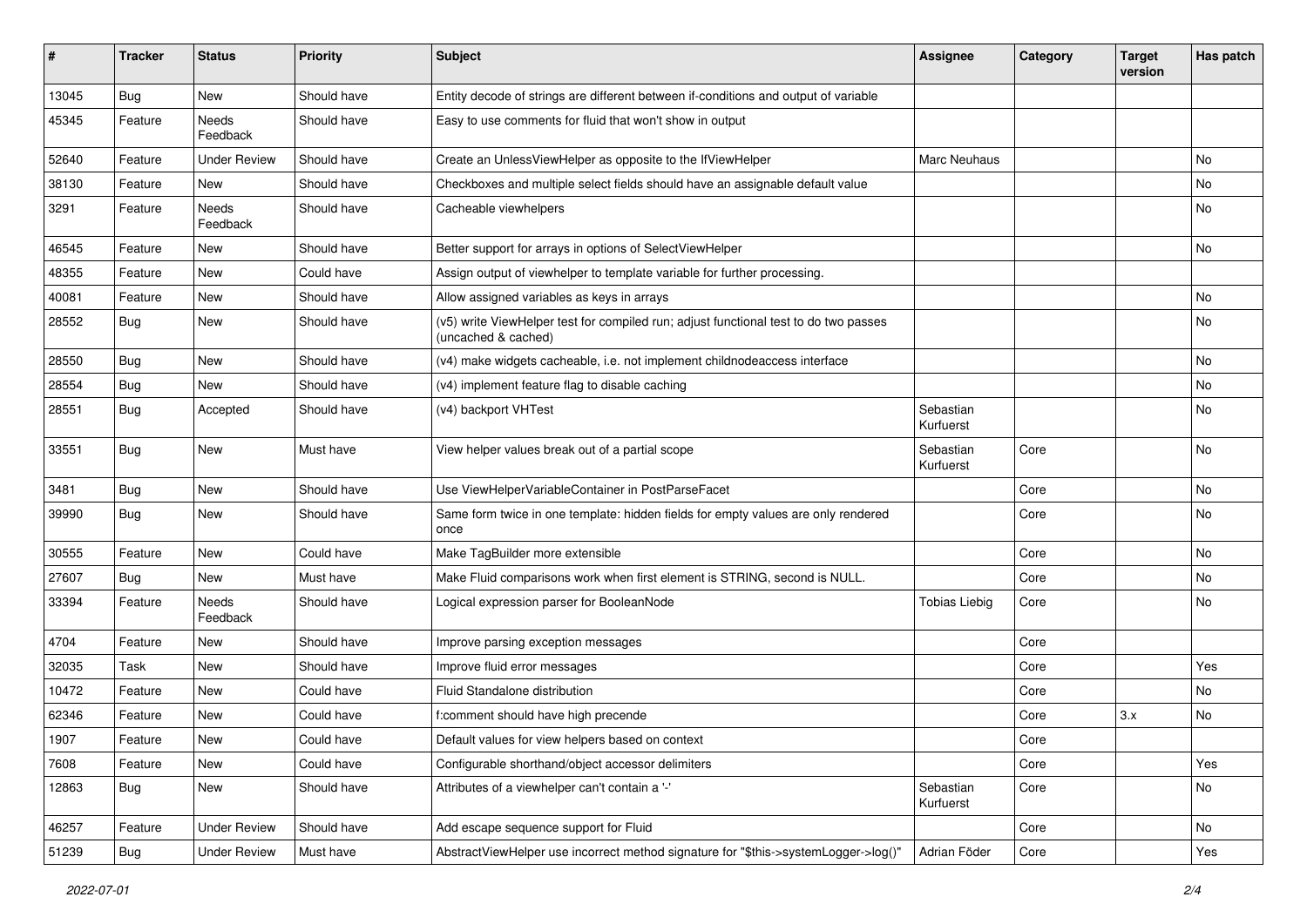| #     | <b>Tracker</b> | <b>Status</b>            | <b>Priority</b>      | <b>Subject</b>                                                                                         | Assignee               | Category           | Target<br>version | Has patch |
|-------|----------------|--------------------------|----------------------|--------------------------------------------------------------------------------------------------------|------------------------|--------------------|-------------------|-----------|
| 8989  | Feature        | Needs<br>Feedback        | Could have           | Search path for fluid template files                                                                   |                        | View               |                   | No        |
| 38369 | <b>Bug</b>     | New                      | Must have            | Resource ViewHelpers should not fall back to request package                                           |                        | View               |                   | No        |
| 43072 | Task           | New                      | Should have          | Remove TOKENS for adding templates fallback in Backporter                                              |                        | View               |                   | No        |
| 45394 | Task           | New                      | Should have          | Forwardport Unit test for standalone view                                                              |                        | View               |                   | No        |
| 46289 | Bug            | Needs<br>Feedback        | Should have          | Enable Escaping Interceptor in XML request format                                                      |                        | View               | 2.0.1             | No        |
| 60181 | Feature        | New                      | Could have           | Caching mechanism for Fluid Views/Templates                                                            |                        | View               |                   | No        |
| 34309 | Task           | New                      | Could have           | Unknown ViewHelpers cause exception - should be handled more graceful                                  |                        | ViewHelpers        |                   | No        |
| 10911 | Task           | <b>New</b>               | Should have          | Tx Fluid ViewHelpers Form AbstractFormViewHelper->renderHiddenIdentityField<br>should be more reliable |                        | ViewHelpers        |                   | No        |
| 60856 | Bug            | <b>New</b>               | Must have            | Target attribute not supported by the form viewhelper                                                  |                        | <b>ViewHelpers</b> |                   | Yes       |
| 44234 | <b>Bug</b>     | <b>Under Review</b>      | Should have          | selectViewHelper's sorting does not respect locale collation                                           |                        | <b>ViewHelpers</b> | 2.1               | No.       |
| 65424 | Bug            | <b>Under Review</b>      | Should have          | SelectViewHelper must respect option(Value Label)Field for arrays                                      |                        | ViewHelpers        |                   | <b>No</b> |
| 54195 | Task           | New                      | Should have          | Rename and move FormViewHelper's errorClass value, currently 'f3-form-error'                           | Adrian Föder           | ViewHelpers        |                   | No        |
| 39936 | Feature        | New                      | Should have          | registerTagAttribute should handle default values                                                      |                        | ViewHelpers        |                   | No        |
| 34682 | Bug            | <b>Under Review</b>      | Should have          | Radio Button missing checked on validation error                                                       |                        | <b>ViewHelpers</b> |                   | No        |
| 5933  | Feature        | Accepted                 | Should have          | Optional section rendering                                                                             | Sebastian<br>Kurfuerst | <b>ViewHelpers</b> |                   | No        |
| 40064 | <b>Bug</b>     | New                      | Must have            | Multiselect is not getting persisted                                                                   |                        | <b>ViewHelpers</b> |                   | No.       |
| 33628 | Bug            | Needs<br>Feedback        | Must have            | Multicheckboxes (multiselect) for Collections don't work                                               | Christian Müller       | <b>ViewHelpers</b> |                   | No        |
| 40998 | Bug            | <b>Under Review</b>      | Should have          | Missing parent request namespaces in form field name prefix                                            | Sebastian<br>Kurfuerst | ViewHelpers        | 1.1.1             | No        |
| 26658 | Task           | <b>New</b>               | Won't have this time | Make Form ViewHelpers consistent                                                                       |                        | <b>ViewHelpers</b> |                   | No        |
| 51100 | Feature        | New                      | Must have            | Links with absolute URI should have the option of URI Scheme                                           |                        | <b>ViewHelpers</b> |                   | No.       |
| 8491  | Task           | <b>Needs</b><br>Feedback | Should have          | link.action and uri.action differ in absolute argument                                                 | Karsten<br>Dambekalns  | <b>ViewHelpers</b> |                   | No        |
| 59057 | <b>Bug</b>     | <b>Under Review</b>      | Must have            | Hidden empty value fields shoud be disabled when related field is disabled                             | Bastian<br>Waidelich   | <b>ViewHelpers</b> |                   | No        |
| 58862 | Bug            | Needs<br>Feedback        | Should have          | FormViewHelper doesn't accept NULL as value for \$arguments                                            | Bastian<br>Waidelich   | <b>ViewHelpers</b> |                   | Yes       |
| 8648  | <b>Bug</b>     | New                      | Should have          | format.crop ViewHelper should support all features of the crop stdWrap function                        |                        | <b>ViewHelpers</b> |                   | No        |
| 37619 | Bug            | <b>New</b>               | Should have          | Fatal Error when using variable in name attribute of Section ViewHelper                                |                        | ViewHelpers        |                   | <b>No</b> |
| 49600 | Bug            | New                      | Should have          | f:form tag shown as a HTML on frontend                                                                 |                        | ViewHelpers        |                   | No        |